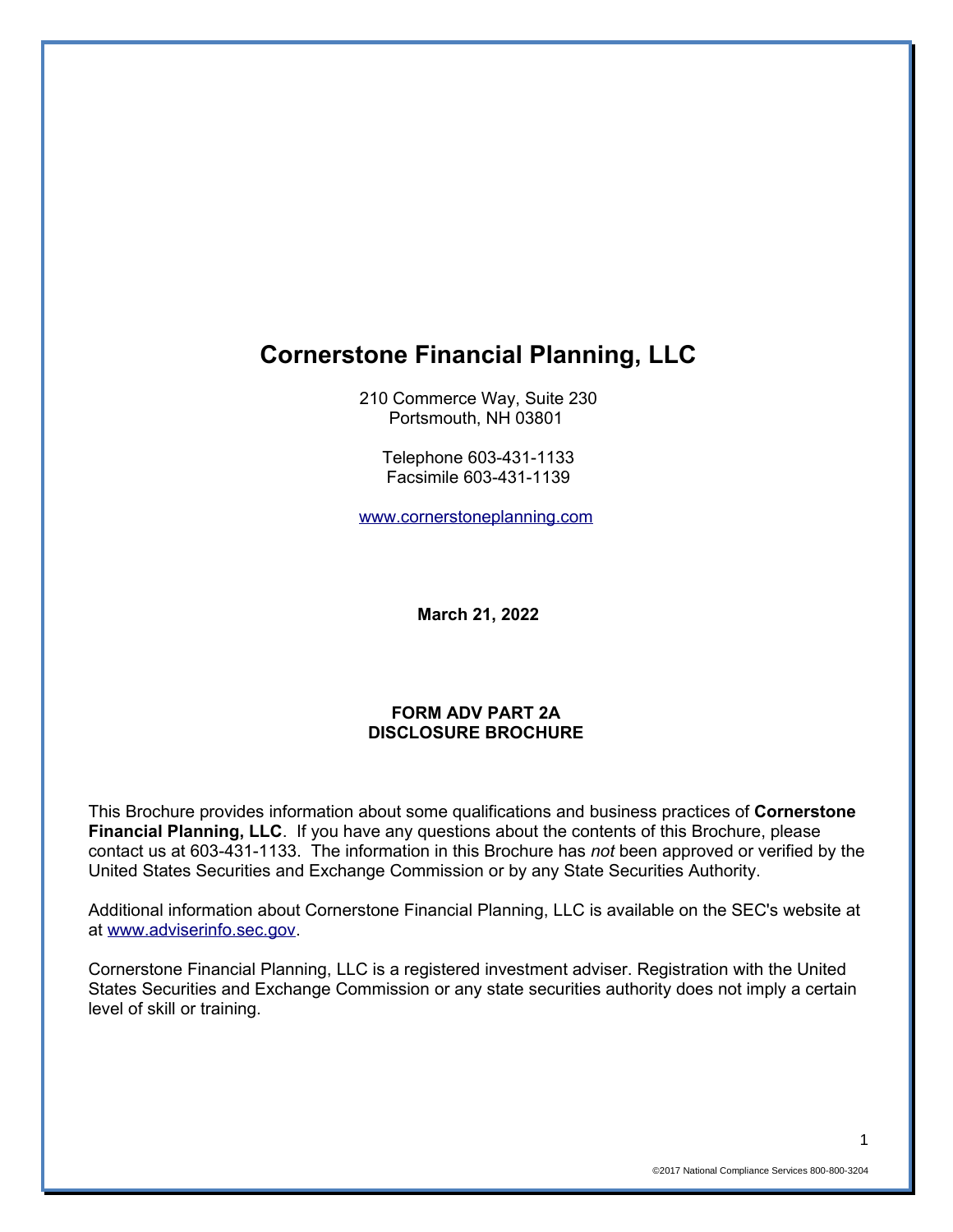# **Item 2 Summary of Material Changes**

Form ADV Part 2 requires registered investment advisers to amend their brochure when information becomes materially inaccurate. If there are any material changes to an adviser's disclosure brochure, the adviser is required to notify you and provide you with a description of the material changes.

Since the filing of our last annual updating amendment dated 3/19/2021, we have the following changes to report:

We amended Item 4 to disclose that, for purposes of complying with the DOL's Prohibited Transaction Exemption 2020-02 ("PTE 2020-02") where applicable, when we provide investment advice to you regarding your retirement plan account or individual retirement account, we are fiduciaries within the meaning of Title I of the Employee Retirement Income Security Act and/or the Internal Revenue Code, as applicable, which are laws governing retirement accounts. The way we make money creates some conflicts with your interests, so we operate under a special rule that requires us to act in your best interest and not put our interest ahead of yours. Under this special rule's provisions, we must:

- Meet a professional standard of care when making investment recommendations (give prudent advice);
- Never put our financial interests ahead of yours when making recommendations (give loyal advice);
- Avoid misleading statements about conflicts of interest, fees, and investments;
- Follow policies and procedures designed to ensure that we give advice that is in your best interest;
- Charge no more than is reasonable for our services; and
- Give you basic information about conflicts of interest.

We benefit financially from the rollover of your assets from an ERISA account to an account that we manage or provide investment advice to, because the assets increase our Assets Under Management and, in turn, our advisory fees. In contrast, we receive less, or no, compensation if assets remain in the current plan or are rolled over to another Company's plan in which you may participate.

We amended Items 4 and 5 to remove the references to workshops and seminars since we do not charge a fee for attendance at same.

We revised Item 7 to disclose that our minimum portfolio size is \$750,000 for assets under our management or advice. Our minimum annualized fee for our "Financial Planning and Investment Management" service is \$7,500. For Investment portfolios that fall below \$750,000 the fee will be negotiated but in no event will it exceed 2.75% on an annualized basis. At our discretion, we may waive the minimum account size.

Finally, we revised Item 11 to clarify our Personal Trading Practices and disclose that our firm or persons associated with our firm may buy or sell the same securities that we recommend to you or securities in which you are already invested. A conflict of interest exists in such cases because we have the ability to trade ahead of you and potentially receive more favorable prices than you will receive. To mitigate this conflict of interest, it is our policy that neither our firm nor persons associated with our firm shall have priority over your account in the purchase or sale of securities.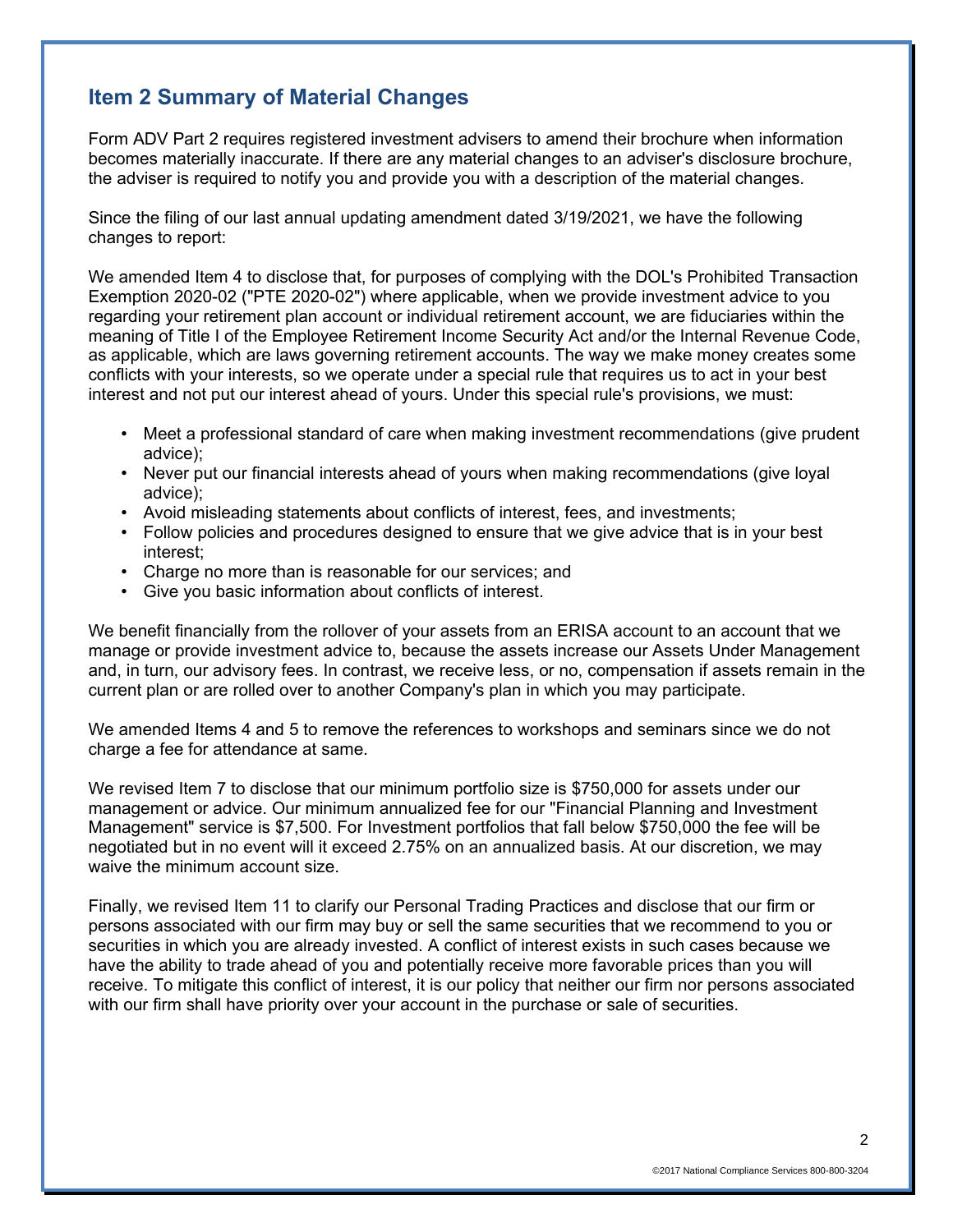# **Item 3 Table Of Contents**

| Item 1 Cover Page                                                                             | Page 1  |
|-----------------------------------------------------------------------------------------------|---------|
| Item 2 Summary of Material Changes                                                            | Page 2  |
| Item 3 Table Of Contents                                                                      | Page 3  |
| Item 4 Advisory Business                                                                      | Page 4  |
| Item 5 Fees and Compensation                                                                  | Page 7  |
| Item 6 Performance-Based Fees and Side-By-Side Management                                     | Page 9  |
| Item 7 Types of Clients                                                                       | Page 9  |
| Item 8 Methods of Analysis, Investment Strategies and Risk of Loss                            | Page 9  |
| Item 9 Disciplinary Information                                                               | Page 12 |
| Item 10 Other Financial Industry Activities and Affiliations                                  | Page 12 |
| Item 11 Code of Ethics, Participation or Interest in Client Transactions and Personal Trading | Page 12 |
| Item 12 Brokerage Practices                                                                   | Page 13 |
| Item 13 Review of Accounts                                                                    | Page 14 |
| Item 14 Client Referrals and Other Compensation                                               | Page 15 |
| Item 15 Custody                                                                               | Page 15 |
| Item 16 Investment Discretion                                                                 | Page 15 |
| Item 17 Voting Client Securities                                                              | Page 16 |
| Item 18 Financial Information                                                                 | Page 16 |
| Item 19 Requirements for State-Registered Advisers                                            | Page 16 |
| Item 20 Additional Information                                                                | Page 16 |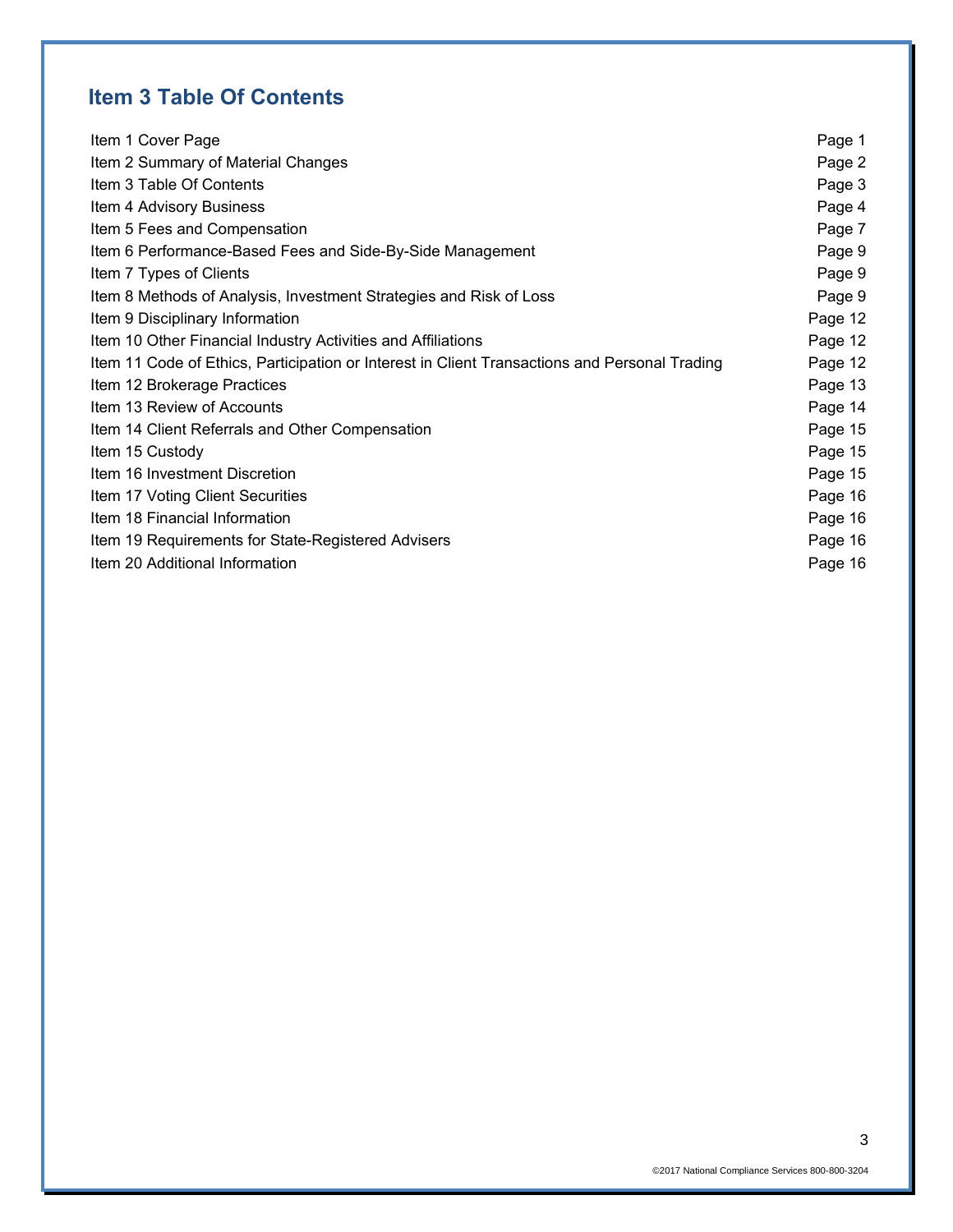# **Item 4 Advisory Business**

Cornerstone Financial Planning, LLC is a registered investment adviser primarily based in Portsmouth, New Hampshire. We are organized as a limited liability company under the laws of the State of New Hampshire. We have been providing investment advisory services since 2004. Jill Boynton and Susan Veligor are our principal owners. Currently, we offer the following investment advisory services, which are personalized to each individual client:

- Financial Planning and Investment Management Services
- Selection of Other Advisers
- Hourly Consulting Services

The following paragraphs describe our services and fees. Please refer to the description of each investment advisory service listed below for information on how we tailor our advisory services to your individual needs. As used in this brochure, the words "we", "our" and "us" refer to Cornerstone Financial Planning, LLC and the words "you", "your" and "client" refer to you as either a client or prospective client of our firm. Also, you may see the term Associated Person or Investment Adviser Representative throughout this Brochure. As used in this Brochure, our Associated Persons or Investment Adviser Representatives are our firm's officers, employees, and all individuals providing investment advice on behalf of our firm.

#### **Financial Planning and Investment Management Services**

To consider a suitable course of action for you, we do an initial review of the information you present. Our review includes considering your goals, investment objectives, overall financial condition, income and tax status, personal and business assets, risk profile, and other facts of your particular circumstances to determine which of the three categories of service best meets your needs.

We provide an initial, no-obligation, no-fee meeting to become familiar with a prospective client's circumstances. We get information from you - some of it in conversation with you, and some by gathering documents from you. This information can help us consider which service might help you.

We're not obliged to check information we received from you or from your lawyer, accountant, and other professionals. If you ask, we will suggest other professionals to help you implement your financial planning. You're never obliged to engage anyone we suggest.

You must tell us about changes to your financial situation or investment objectives so that we can review, evaluate, and revise our previous advice.

We offer discretionary and non-discretionary portfolio management services. If you engage this service, we assess your current financial situation. Our assessment includes considering your future income needs from your portfolio, and your time horizon and risk tolerance. We review your current investment portfolio. Usually, we'll suggest a written Investment Policy Statement (IPS) unless your invested assets are less than \$150,000. For portfolios at or less than \$150,000 an IPS is not created and the reasoning for each investment recommendation is discussed individually with the client. An IPS includes written recommendations for asset allocation and asset selection. Going forward, we review your portfolio to check whether it is consistent with your IPS.

Some specific tasks of this service may include:

- preparing an annual net worth statement;
- creating a cash flow statement;
- creating an Investment Policy Statement for your goals and objectives;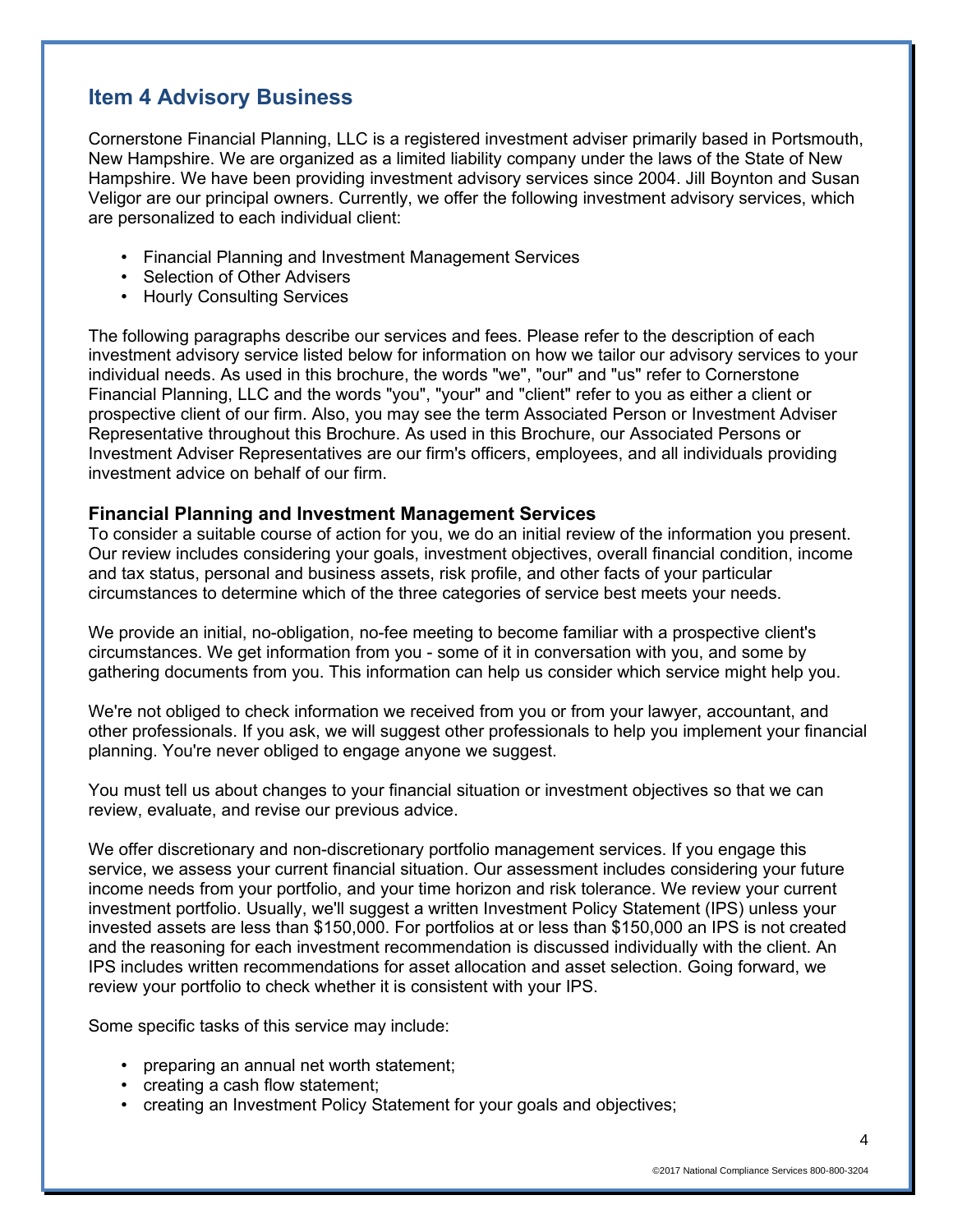- implementing investment recommendations as outlined in your IPS;
- providing investment management on a discretionary or non-discretionary basis;
- reviewing your most recent personal tax returns to find tax-planning suggestions;
- providing insurance advice, and helping you implement our recommendations;
- providing estate-planning advice, and helping you implement our recommendations;
- completing a retirement analysis;
- providing education-planning advice;
- providing advice on other areas of financial planning for which you want our help.

We may also render non-discretionary advisory services relative to your individual employer-sponsored retirement plans. In so doing, we may either direct or recommend the allocation of your assets among the various mutual fund subdivisions that comprise the retirement plan. Your assets shall be maintained at the custodian designated by the sponsor of your retirement plan. Investments and service providers relative to Plan offerings are limited to only those available through the respective Plans and are determined by the Plan Sponsors. That said we have a "TIAA Authorized Advisor" arrangement with Teachers Insurance and Annuity Association ["TIAA"], College Retirement Equities Fund ["CREF"], and their affiliates, TIAA Individual & Institutional Services, LLC, and Teachers Personal Investors Services, Inc. (we'll call all these and their other affiliates together "TIAA") that allows us to receive your information from TIAA and, if you authorize us, to submit some kinds of information and investment changes to TIAA. We are also able to view and manage some Fidelity 403(b)s through the software that Fidelity provides to advisors, if you sign a Third Party Authorization Form.

All clients may not utilize all of the services we offer. We provide our services according to a written Advisory Services Agreement.

#### **Selection of Other Advisers**

We may infrequently recommend that you use the services of a third party money manager ("MM") to manage all, or a portion of, your investment portfolio. If we were to do so, we would gather information about your financial situation and objectives and then recommend that you engage a specific MM or investment program. Factors that we take into consideration when making our recommendation(s) include, but are not limited to, the following: the MM's performance, methods of analysis, fees, your financial needs, investment goals, risk tolerance, and investment objectives. We will periodically monitor the MM(s)' performance to ensure its management and investment style remains aligned with your investment goals and objectives.

The MM(s) will actively manage your portfolio and will assume discretionary investment authority over your account. We will assume discretionary authority to hire and fire MM(s) and/or reallocate your assets to other MM(s) where we deem such action appropriate.

### **Hourly Consulting Services**

This service involves consultation, analysis, and recommendations in any or all of the following areas of financial planning:

- Cash Flow Review
- Insurance Planning
- Investment Planning
- Estate Planning
- Retirement Planning
- Tax Planning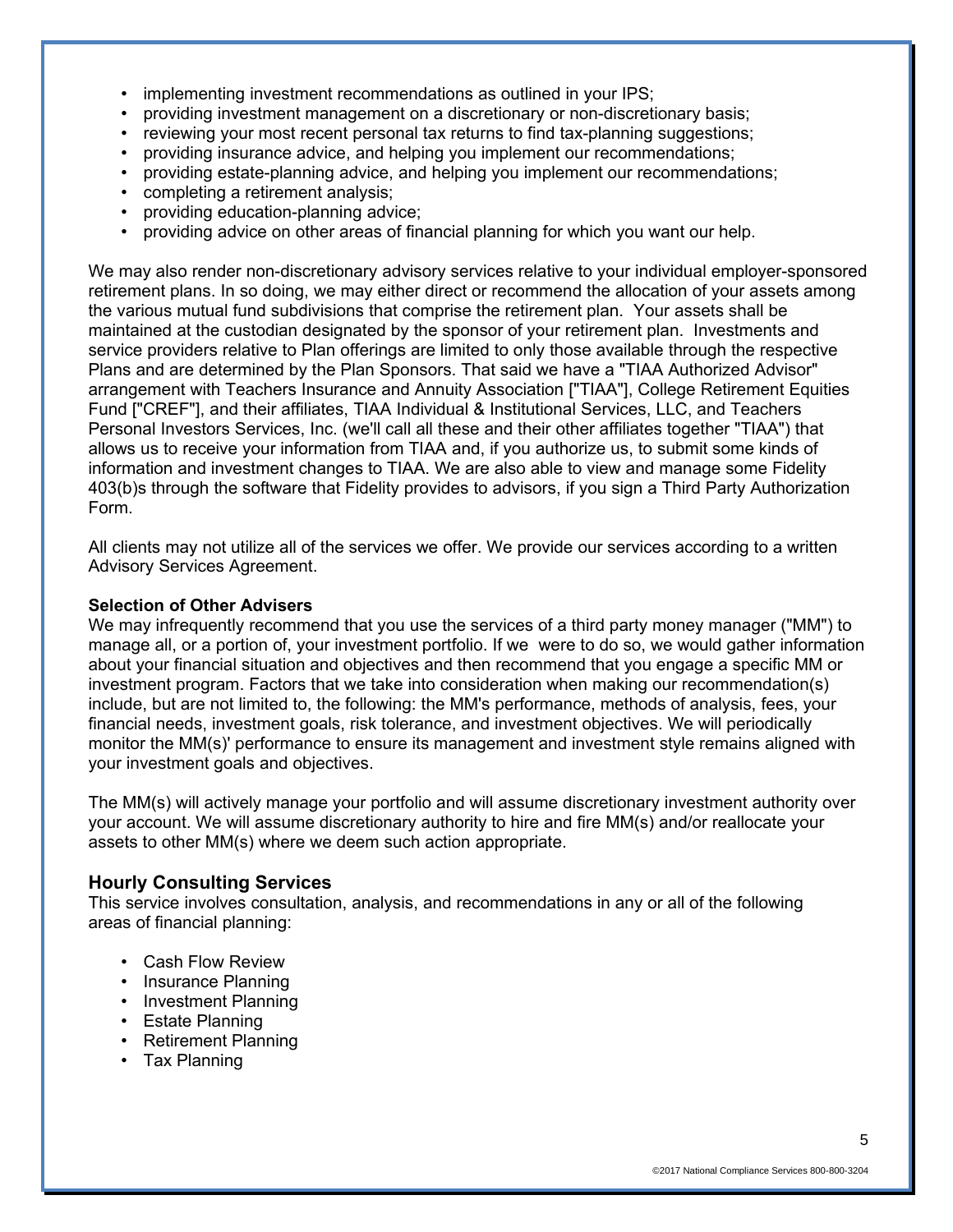We review your current financial situation to issue a written analysis and report of our recommendations about ways that you might meet your goals and objectives. This service involves an initial consultation and one or more follow-up visits. The areas covered in the plan may include:

- preparing an annual net worth statement;
- creating a cash flow statement;
- reviewing your current investments to make recommendations;
- reviewing your most recent personal tax returns to present tax-planning suggestions;
- reviewing life, disability, and long-term care insurance contracts to make recommendations;
- reviewing your estate plan to make recommendations;
- completing a retirement analysis;
- providing education-planning advice.

We provide our services according to a written agreement -our Hourly Services Agreement or Divorce Services Agreement. If we provide hourly services according to our Divorce Services Agreement, our focus will be on issues pertaining only to your upcoming divorce. This service is available before, and up to one month after, a divorce is final.

We offer this service only as a non-discretionary service - that means that we'll provide our advice and recommendations, but don't have any authority to make decisions for you. We're not responsible to help you implement any recommendation. However, you can request, and agree to pay for, another engagement for further services.

#### **Types of Investments**

We primarily offer advice on mutual funds or exchange traded funds (ETFs). Additionally, we may advise you on any type of investment that we deem appropriate based on your stated goals and objectives. We may also provide advice on any type of investment held in your portfolio at the inception of our advisory relationship. You may request that we refrain from investing in particular securities or certain types of securities.

#### **IRA Rollover Recommendations**

Effective December 20, 2021 (or such later date as the US Department of Labor ("DOL") Field Assistance Bulletin 2018-02 ceases to be in effect), for purposes of complying with the DOL's Prohibited Transaction Exemption 2020-02 ("PTE 2020-02") where applicable, we are providing the following acknowledgment to you.

When we provide investment advice to you regarding your retirement plan account or individual retirement account, we are fiduciaries within the meaning of Title I of the Employee Retirement Income Security Act and/or the Internal Revenue Code, as applicable, which are laws governing retirement accounts. The way we make money creates some conflicts with your interests, so we operate under a special rule that requires us to act in your best interest and not put our interest ahead of yours. Under this special rule's provisions, we must:

- Meet a professional standard of care when making investment recommendations (give prudent advice);
- Never put our financial interests ahead of yours when making recommendations (give loyal advice);
- Avoid misleading statements about conflicts of interest, fees, and investments;
- Follow policies and procedures designed to ensure that we give advice that is in your best interest;
- Charge no more than is reasonable for our services; and
- Give you basic information about conflicts of interest.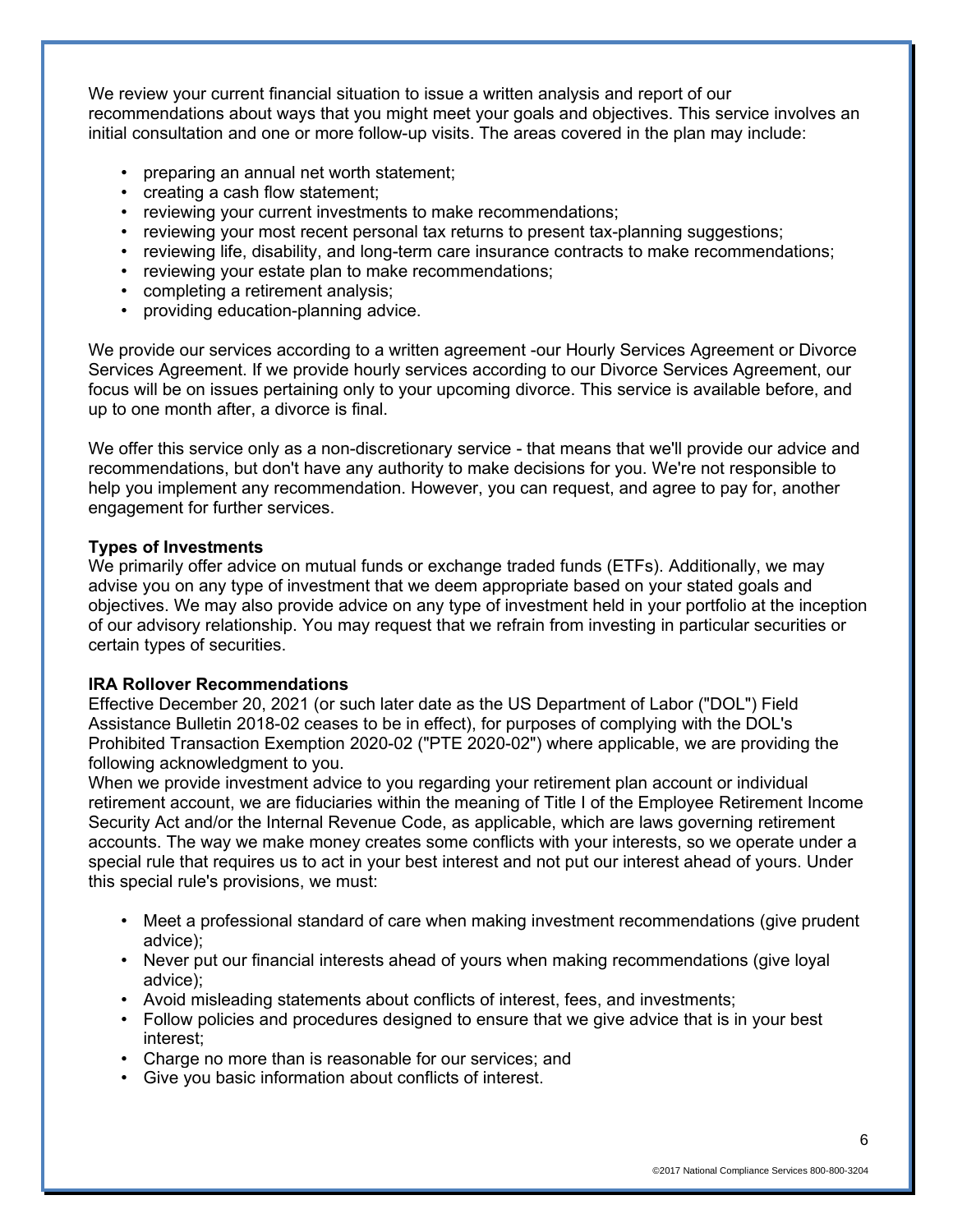We benefit financially from the rollover of your assets from an ERISA account to an account that we manage or provide investment advice to, because the assets increase our Assets Under Management and, in turn, our advisory fees. In contrast, we receive less, or no, compensation if assets remain in the current plan or are rolled over to another Company's plan in which you may participate.

#### **Assets Under Management**

As of December 31, 2021, we provide continuous management services for \$256,532,126 in client assets on a discretionary basis, and \$10,045,067 in client assets on a non-discretionary basis. We also manage \$36,297,082 in client assets on a non-continuous basis.

### **Item 5 Fees and Compensation**

### **Financial Planning and Investment Management**

Our fee for portfolio management services is based on a percentage of your assets we manage and is set forth in the following fee schedule:

#### **Assets Under Management or Advisement Annual Advisory Fee**

| On the First \$1,000,000         | 1.00% |
|----------------------------------|-------|
| On the next \$3,000,000          | 0.60% |
| On the portion above \$4,000,000 | 0.30% |

\*Certain existing clients may be billed under a different fee schedule.

By way of example: For a portfolio valued at \$2,500,000, the first \$1,000,000 would be charged 1.00% (i.e., \$10,000) and the next \$1,500,000 would be charged 0.60% (i.e., \$9,000) for a total annual fee of \$19,000 and an effective rate of 0.76%.

We consider cash to be an asset class and we therefore include cash balances in the total value of your account on which we base our fee calculation.

At times our fee will exceed the money market yield.

Our minimum portfolio size is \$750,000 for assets under our management or advice. Our minimum annualized fee for our "Financial Planning and Investment Management" service is \$7,500. For Investment portfolios that fall below \$750,000 the fee will be negotiated but in no event will it exceed 2.75% on an annualized basis. At our discretion, we may waive the minimum account size.

Our financial planning and investment management fee is billed and payable in arrears beginning three months after you sign the contract with us and every three months thereafter. The fee is calculated based on the value of your account on the last day of the month prior to the month you are billed. We do not analyze individual stocks, but they are included as assets under management for billing purposes. Our advisory fee is negotiable, depending on individual client circumstances.

At our discretion, we may combine the account values of family members living in the same household to determine the applicable advisory fee. For example, we may combine account values for you and your minor children, joint accounts with your spouse, and other types of related accounts. Combining account values may increase the asset total, which may result in your paying a reduced percentage fee based on the available breakpoints in our fee schedule stated above.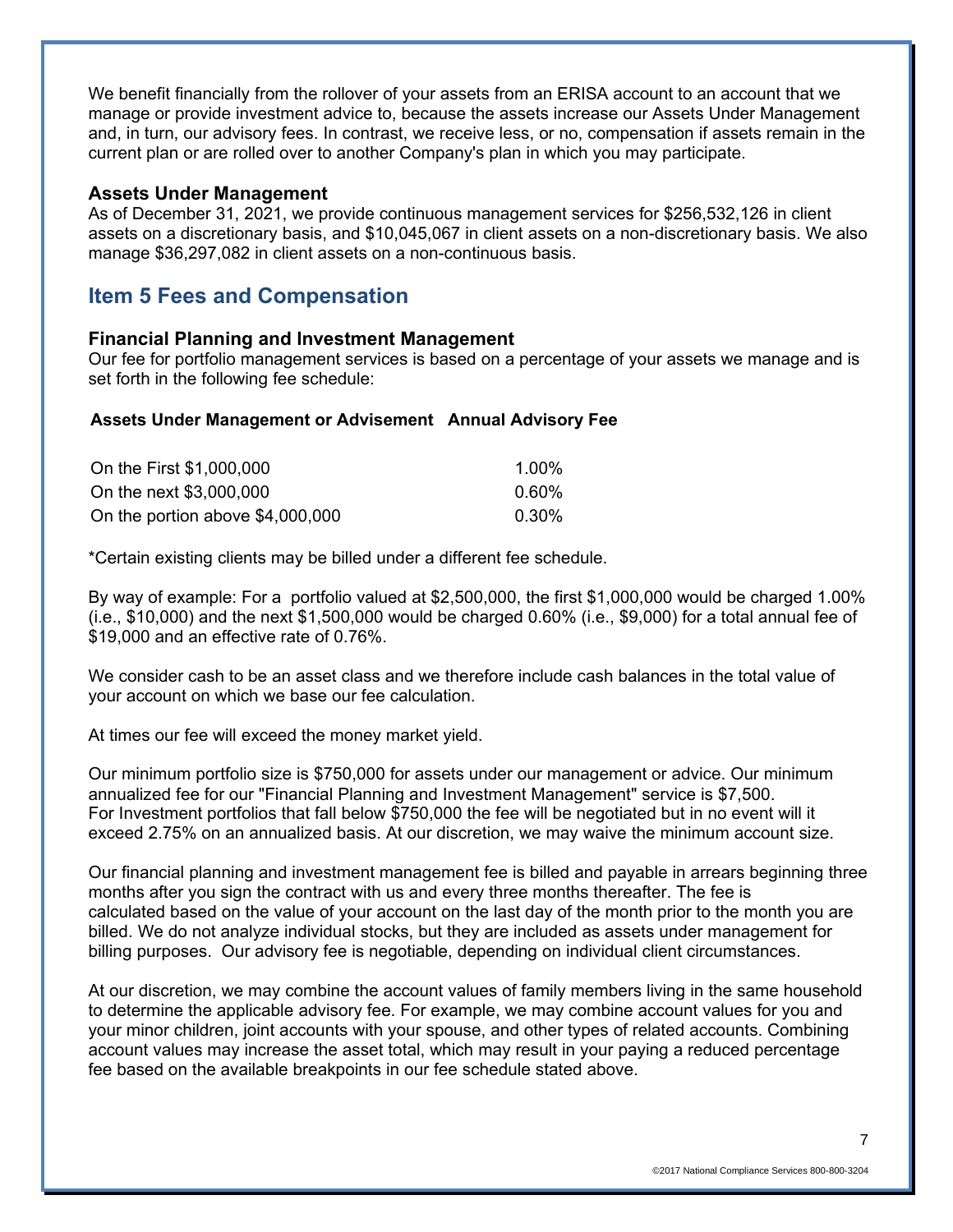Depending on the arrangements made at the time of the engagement, we may either bill you directly or deduct your fee directly from your account through the qualified custodian holding your cash and securities. If you are more than 30 days late on your payment, you may be assessed a 1.5% late fee. If we deduct our fee directly from your account, we will do so only when the following requirements are met:

- You provide our firm with written authorization permitting the fees to be paid directly from your account held by the qualified custodian.
- The qualified custodian agrees to send you a statement, at least quarterly, indicating all amounts dispersed from your account including the amount of the advisory fee paid directly to our firm.

We encourage you to reconcile our fee statement with the statement(s) you receive from the qualified custodian. If you find any inconsistent information between our fee statement and the statement(s) you receive from the qualified custodian, please call our main office number located on the cover page of this brochure.

You may terminate the portfolio management agreement upon written notice to our firm. You will incur a pro rata charge for services rendered prior to the termination of the portfolio management agreement, which means you will incur advisory fees only in proportion to the number of days in the quarter for which you are a client.

#### **Selection of Other Advisers**

Advisory fees charged by MMs are separate and apart from our advisory fees. Assets managed by MMs will be included in calculating our advisory fee, which is based on the fee schedule set forth in the *Fees and Compensation* section in this brochure. Advisory fees that you pay to the MM are established and payable in accordance with the brochure provided by each MM to whom you are referred. These fees may or may not be negotiable. You should review the recommended MM's brochure and take into consideration the MM's fees along with our fees to determine the total amount of fees associated with this program.

You will be required to sign an agreement directly with the recommended MM(s). You may terminate your advisory relationship with the MM according to the terms of your agreement with the MM. You should review each MM's brochure for specific information on how you may terminate your advisory relationship with the MM and how you may receive a refund, if applicable. You should contact the MM directly for questions regarding your advisory agreement with the MM.

#### **Hourly Consulting Services**

We charge either a fixed or an hourly fee for hourly consulting services. Fixed fees are negotiable and range from \$250 to \$5,000, depending on the scope and complexity of services to be rendered. Alternatively, we may charge an hourly fee of \$250. An estimate of the total time/cost may be determined at the start of the advisory relationship. In limited circumstances, the cost/time could potentially exceed the initial estimate. In such cases, we will notify you in advance and request that you approve the additional fee. Depending on the arrangements made at the inception of the relationship, we may agree to payment of our consulting fee upon completion of the agreed upon consulting services; alternatively we may require an upfront retainer or send interim billing invoices. In no event, however, will we require a payment of fees for services in excess of \$1,200 and more than six months in advance. For information on our brokerage practices, please refer to the *Brokerage Practices* section of this brochure.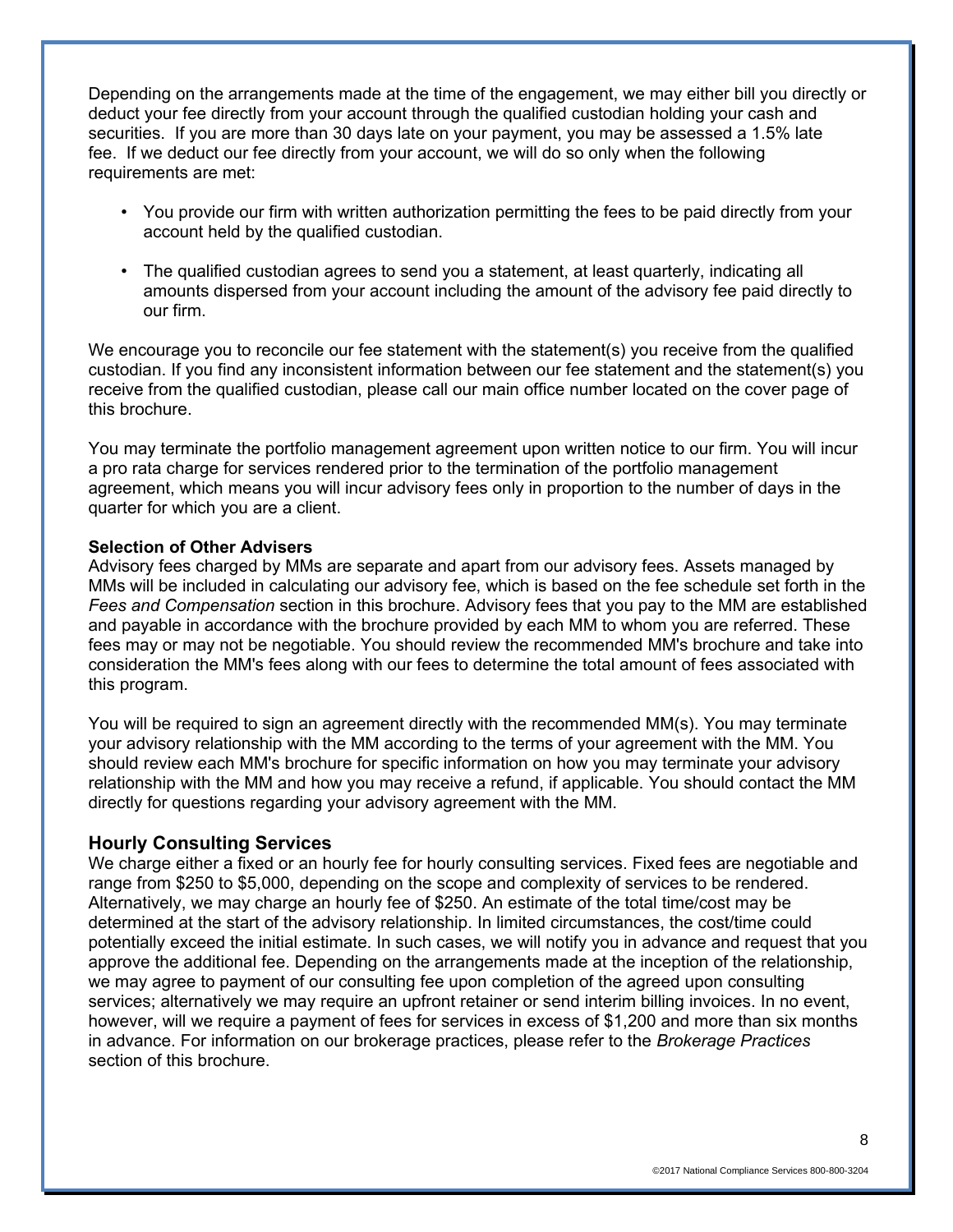#### **Additional Fees and Expenses**

As part of our investment advisory services to you, we may invest, or recommend that you invest, in mutual funds and exchange traded funds. The fees that you pay to our firm for investment advisory services are separate and distinct from the fees and expenses charged by mutual funds or exchange traded funds to their shareholders (as described in each fund's prospectus). These fees will generally include a management fee and other fund expenses. You may also incur transaction charges and/or brokerage fees when purchasing or selling securities. These charges and fees are typically imposed by the broker-dealer or custodian through whom your account transactions are executed. We do not share in any portion of the brokerage fees/transaction charges imposed by the broker-dealer or custodian. To fully understand the total cost you will incur, you should review all fees charged by mutual funds, exchange traded funds, our firm, and others. For information on our brokerage practices, please refer to the *Brokerage Practices* section of this brochure**.**

# **Item 6 Performance-Based Fees and Side-By-Side Management**

We do not accept performance-based fees or participate in side-by-side management. Performancebased fees are fees that are based on a share of capital gains or capital appreciation of a client's account. Side-by-side management refers to the practice of managing accounts that are charged performance-based fees while at the same time managing accounts that are not charged performancebased fees. Our fees are calculated as described in the *Fees and Compensation* section above, and are not charged on the basis of a share of capital gains upon, or capital appreciation of, the assets in your advisory account.

# **Item 7 Types of Clients**

We offer investment advisory services to individuals, trusts, estates, and charitable organizations.

Our minimum portfolio size is \$750,000 for assets under our management or advice. Our minimum annualized fee for our "Financial Planning and Investment Management" service is \$7,500. For Investment portfolios that fall below \$750,000 the fee will be negotiated but in no event will it exceed 2.75% on an annualized basis. At our discretion, we may waive the minimum account size.

# **Item 8 Methods of Analysis, Investment Strategies and Risk of Loss**

We will use one or more of the following methods of analysis or investment strategies when providing investment advice to you:

**Fundamental Analysis** - involves analyzing individual companies and their industry groups, such as a company's financial statements, details regarding the company's product line, the experience and expertise of the company's management, and the outlook for the company and its industry. The resulting data is used to measure the true value of the company's stock compared to the current market value.

• **Risk:** The risk of fundamental analysis is that information obtained may be incorrect and the analysis may not provide an accurate estimate of earnings, which may be the basis for a stock's value. If securities prices adjust rapidly to new information, utilizing fundamental analysis may not result in favorable performance.

The primary investment strategy we use most often is diversification and an appropriate allocation of assets among equities, fixed income, and cash.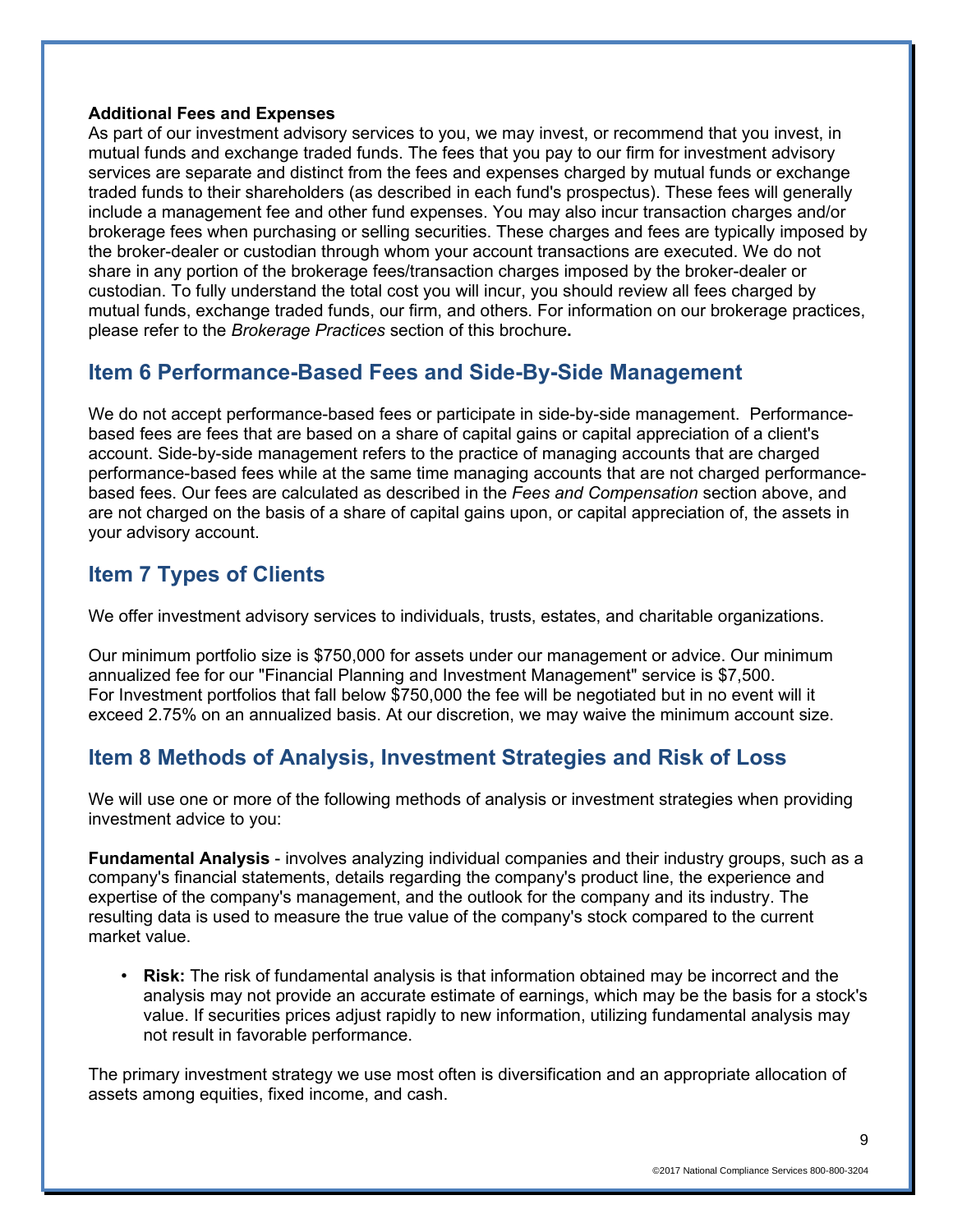Some of our advice might use portfolio-optimization and "Monte Carlo" stochastic simulation methods (a random sampling of investment returns, within a range, over a designated period) to illustrate the savings rates and investment mix that could help you increase the likelihood that you would meet your financial-planning goal.

Our investment advice includes long-term purchases, short-term purchases, and margin transactions.

Our main sources of information include:

The Wall Street Journal, Morningstar's Mutual Fund Services, Littman Gregory's Advisor Intelligence.

Also, we may use corporate rating services, research materials prepared by others, annual reports, and other filings with the SEC. From time to time we may enlist various mutual fund companies to provide an analysis of our model portfolios.

Investing in securities involves risks of loss that you should be prepared to bear.

Our financial-planning advice and our investment advice often are based on assumptions. We rely, without checking, on the facts you tell us (or that your lawyer, accountant, or other person who works for you tells us). For factors that can't be known, we may rely on assumptions. For example, we might use an assumption about how long a person might live.

You must tell us about your attitudes concerning the risks and opportunities of investments.

### **Risks of our investment strategies**

Many people are familiar with a warning that an investment's past doesn't predict its future. Likewise, although there's some evidence to support the idea that, in the past, asset allocation was effective in diversifying risks, no one can predict the future. Every investment strategy bears the risk that there's no way to know that it will work.

### **Risk of particular types of securities**

Usually, we suggest filling an asset allocation using Mutual Funds. Here are some risks of that means of investing:

- Using Mutual Funds could be an ineffective way to meet a desired asset allocation. For instance, you might wish to invest in a very specific type of asset, such as Brazilian bonds, for which no dedicated Mutual Fund exists.
- Information that we receive about a Mutual Fund could be wrong.
- A Mutual Fund's future investments could be different from what we assumed when we suggested the Mutual Fund.
- A Mutual Fund could lose money or value.

We may use long-term purchases, short-term purchases, short-term trading, margin transactions, option writing, and/or short sales as investment strategies when managing your account(s). None of these strategies are a fundamental part of our overall investment strategy, but we may use one or more occasionally when we determine that they are suitable given your stated investment objectives and tolerance for risk.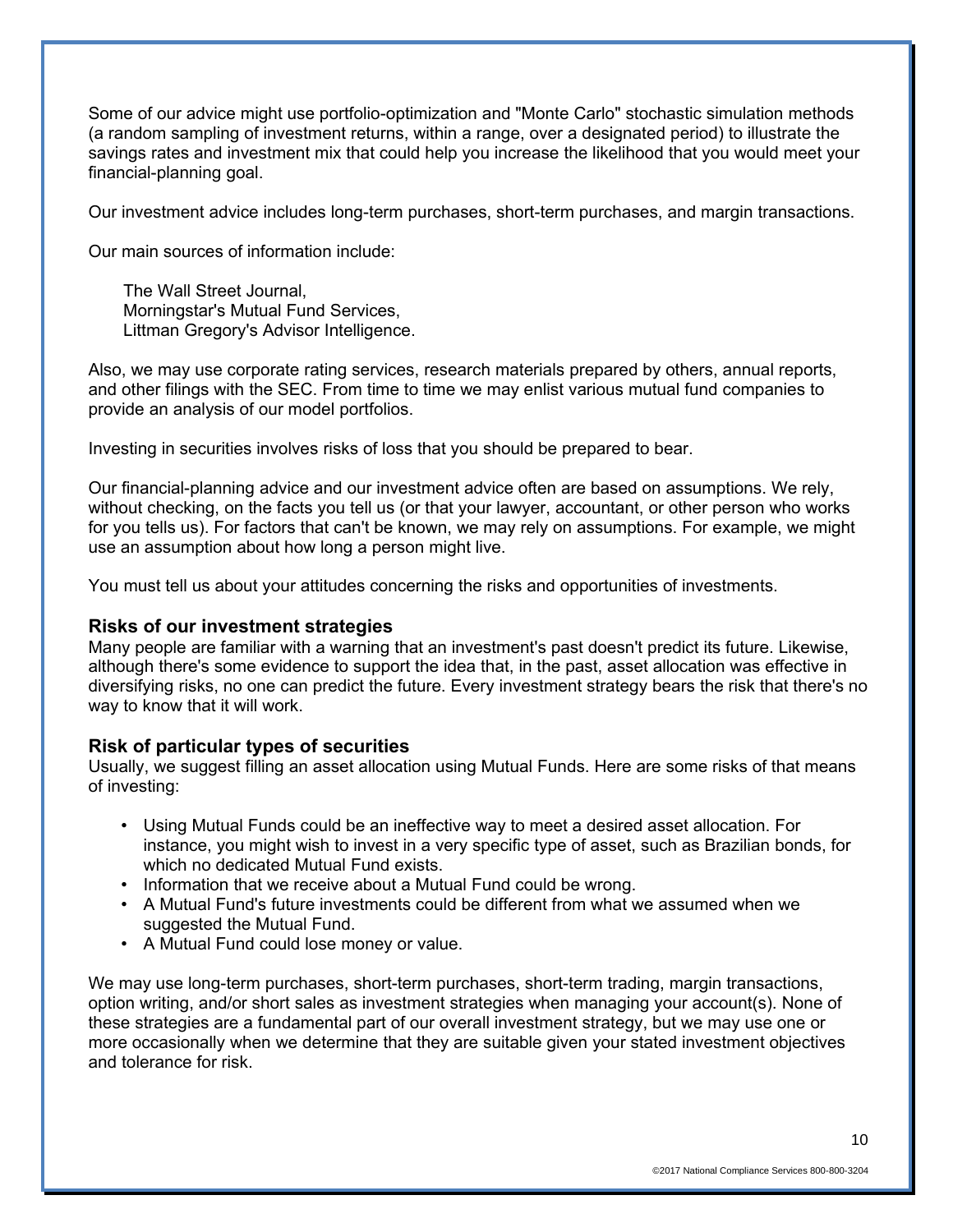Our investment strategies and advice may vary depending upon each client's specific financial situation. As such, we determine investments and allocations based upon your predefined objectives, risk tolerance, time horizon, financial horizon, financial information, liquidity needs, and other various suitability factors. Your restrictions and guidelines may affect the composition of your portfolio.

We will not perform quantitative or qualitative analysis of individual securities. Instead, we will advise you on how to allocate your assets among various classes of securities or third party money managers ("MMs"). We primarily rely on investment model portfolios and strategies developed by MMs and their portfolio managers. We may recommend replacing MMs if there is a significant deviation in characteristics or performance from the stated strategy and/or benchmark.

We primarily offer advice on mutual funds or exchange traded funds (ETFs).

### **Tax Considerations**

Our strategies and investments may have unique and significant tax implications. However, unless we specifically agree otherwise, and in writing, tax efficiency is not our primary consideration in the management of your assets. Regardless of your account size or any other factors, we strongly recommend that you consult with a tax professional regarding the investing of your assets.

Moreover, as a result of revised IRS regulations, custodians and broker-dealers will begin reporting the cost basis of equities acquired in client accounts on or after January 1, 2011. Your custodian will default to the FIFO (First-In First-Out) accounting method for calculating the cost basis of your investments. You are responsible for contacting your tax advisor to determine if this accounting method is the right choice for you. If your tax advisor believes another accounting method is more advantageous, please provide written notice to our firm immediately and we will alert your account custodian of your individually selected accounting method. Please note that decisions about cost basis accounting methods will need to be made before trades settle, as the cost basis method cannot be changed after settlement.

### **Risk of Loss**

Investing in securities involves risk of loss that you should be prepared to bear. We do not represent or guarantee that our services or methods of analysis can or will predict future results, successfully identify market tops or bottoms, or insulate clients from losses due to market corrections or declines. We cannot offer any guarantees or promises that your financial goals and objectives will be met. Past performance is in no way an indication of future performance.

### **Recommendation of Particular Types of Securities**

As disclosed under the *Advisory Business* section in this brochure, we primarily recommend mutual funds and ETFs. However, we may recommend other types of investments as appropriate since each client has different needs and different tolerance for risk. Each type of security has its own unique set of risks associated with it and it would not be possible to list here all of the specific risks of every type of investment. Even within the same type of investment, risks can vary widely. However, in very general terms, the higher the anticipated return of an investment, the higher the risk of loss associated with that investment.

**Mutual Funds and ETFs:** Mutual funds and exchange traded funds (ETFs) are professionally managed collective investment systems that pool money from many investors and invest in stocks, bonds, short-term money market instruments, other mutual funds, other securities or any combination thereof. The fund will have a manager that trades the fund's investments in accordance with the fund's investment objective. While mutual funds and ETFs generally provide diversification, risks can be significantly increased if the fund is concentrated in a particular sector of the market, primarily invests in small cap or speculative companies, uses leverage (i.e., borrows money) to a significant degree, or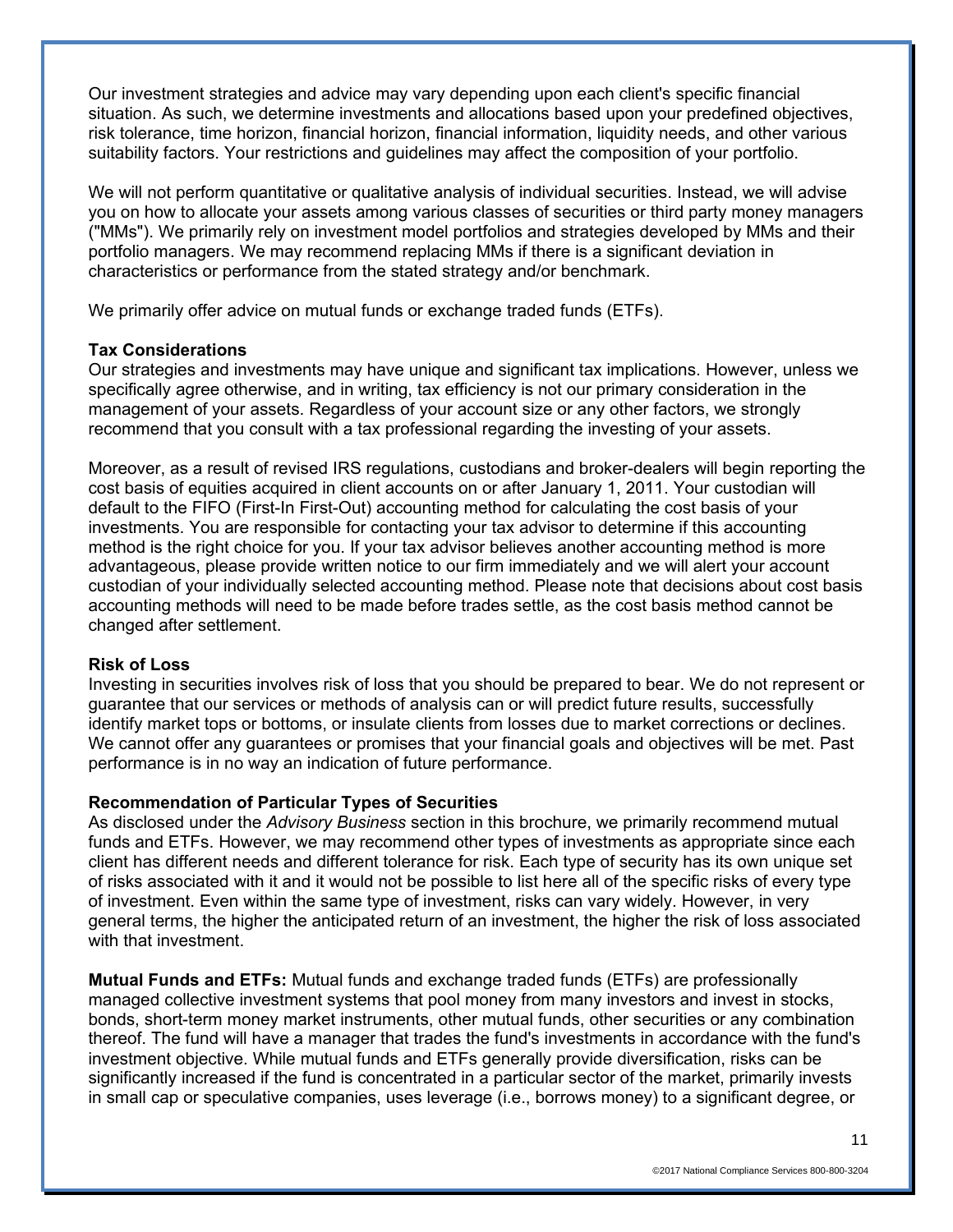concentrates in a particular type of security (i.e., equities) rather than balancing the fund with different types of securities. Exchange traded funds differ from mutual funds since they can be bought and sold throughout the day like stock and their price can fluctuate throughout the day. The returns on mutual funds and ETFs can be reduced by the costs to manage the funds. Also, while some mutual funds are "no load" and charge no fee to buy into, or sell out of, the fund, other types of mutual funds do charge such fees which can also reduce returns. Mutual funds can also be "closed end" or "open end". Socalled "open end" mutual funds continue to allow in new investors indefinitely whereas "closed end" funds have a fixed number of shares to sell which can limit their availability to new investors.

**Municipal Securities:** Municipal securities, while generally thought of as safe, can have significant risks associated with them including, but not limited to: the credit worthiness of the governmental entity that issues the bond; the stability of the revenue stream that is used to pay the interest to the bondholders; when the bond is due to mature; and, whether or not the bond can be "called" prior to maturity. When a bond is called, it may not be possible to replace it with a bond of equal character paying the same amount of interest or yield to maturity.

# **Item 9 Disciplinary Information**

We are required to disclose the facts of any legal or disciplinary events that are material to a client's evaluation of our advisory business or the integrity of our management. We do not have any required disclosures under this item.

# **Item 10 Other Financial Industry Activities and Affiliations**

We have not provided information on other financial industry activities and affiliations because we do not have any relationship or arrangement that is material to our advisory business or to our clients with any of the types of entities listed below.

- 1. broker-dealer, municipal securities dealer, or government securities dealer or broker.
- 2. investment company or other pooled investment vehicle (including a mutual fund, closed-end investment company, unit investment trust, private investment company or "hedge fund," and offshore fund).
- 3. other investment adviser or financial planner.
- 4. futures commission merchant, commodity pool operator, or commodity trading advisor.
- 5. banking or thrift institution.
- 6. accountant or accounting firm.
- 7. lawyer or law firm.
- 8. insurance company or agency.
- 9. pension consultant.
- 10.real estate broker or dealer.
- 11.sponsor or syndicator of limited partnerships.

# **Item 11 Code of Ethics, Participation or Interest in Client Transactions and Personal Trading**

### **Code of Ethics**

We have a Code of Ethics. It includes standards of conduct that we require of Jill, Susan, and our supervised persons. It requires them to comply with applicable Federal and state securities laws. It prevents access to confidential information about our clients' securities holdings and transactions by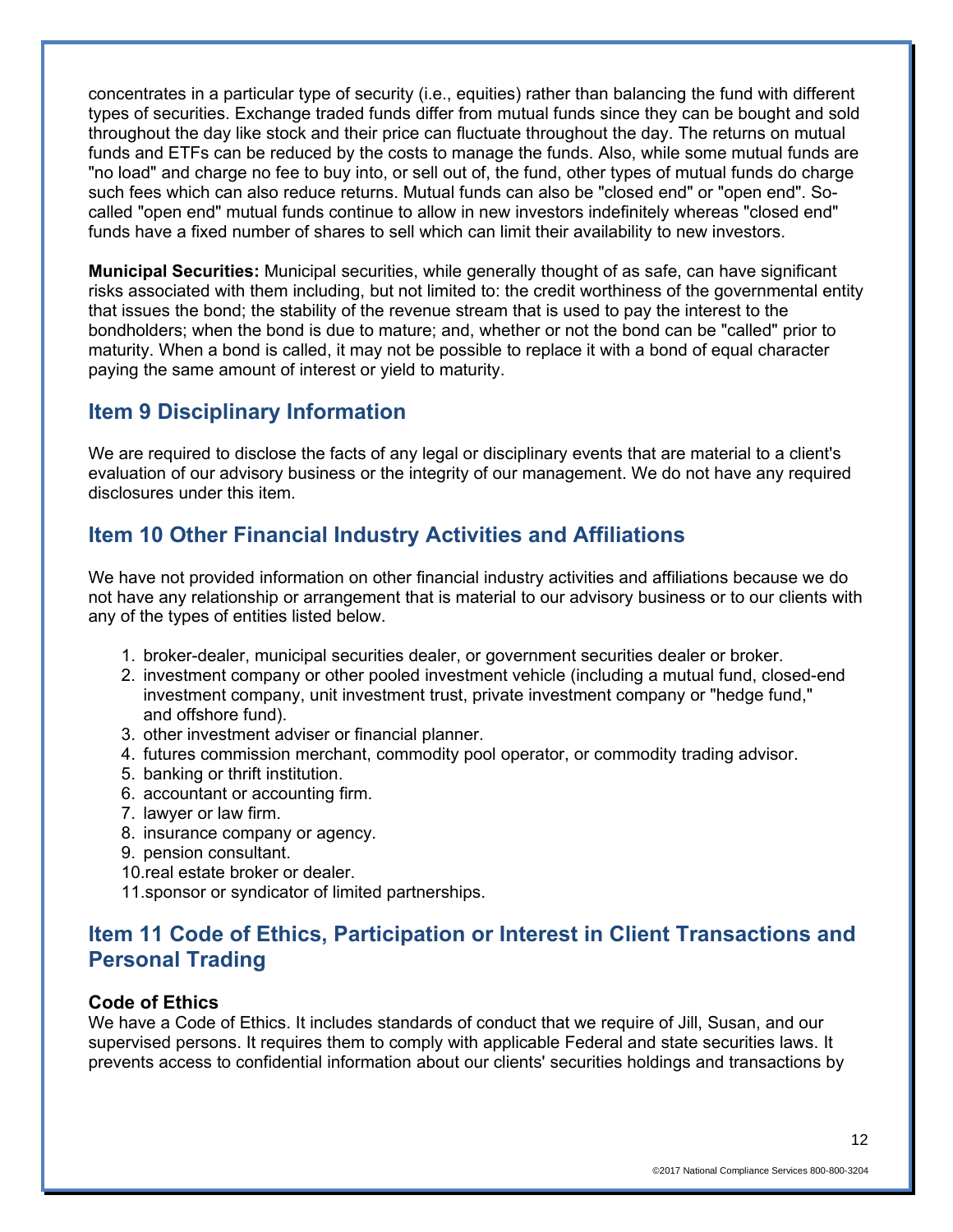those who don't need the information to do their work for us. It requires those who have access to clients' confidential information about securities to seek approval of, report, and handle their personal securities transactions according to the Policy described below.

We furnish our Code of Ethics to each of our supervised persons, and we require each to give us a written confirmation that he or she received it. We require each of our supervised persons to report any violation of our Code of Ethics to our chief compliance officer. But if a person believes that a violation involves our chief compliance officer, we permit a report to the other member.

On request, we furnish our Code of Ethics to any client or prospective client.

### **NO conflict from recommending a security we have a stake in**

We don't recommend a security in which we have, or a related person of us has, a material financial interest.

- We don't buy a security from a client, or sell a security to a client.
- We don't act as a general partner of a partnership in which we solicit your investment.
- We don't act as investment adviser to any investment company.

#### **Personal Trading Practices**

Our firm or persons associated with our firm may buy or sell the same securities that we recommend to you or securities in which you are already invested. A conflict of interest exists in such cases because we have the ability to trade ahead of you and potentially receive more favorable prices than you will receive. To mitigate this conflict of interest, it is our policy that neither our firm nor persons associated with our firm shall have priority over your account in the purchase or sale of securities.

# **Item 12 Brokerage Practices**

We maintain relationships with several broker-dealers. While you are free to choose any broker-dealer or other service provider, we recommend that you establish an account with a brokerage firm with which we have an existing relationship. Such relationships may include benefits provided to our firm, including but not limited to market information and administrative services that help our firm manage your account(s). We believe that recommended broker-dealers provide quality execution services for our clients at competitive prices. Price is not the sole factor we consider in evaluating best execution. We also consider the quality of the brokerage services provided by recommended broker-dealers, including the value of the firm's reputation, execution capabilities, commission rates, and responsiveness to our clients and our firm. In recognition of the value of the services recommended broker-dealers provide, you may pay higher commissions and/or trading costs than those that may be available elsewhere.

We are not affiliated with any brokerage firm that we recommend. No brokerage firm, supervises us, our agents, or activities.

### **Research and Other Soft Dollar Benefits**

In selecting or recommending a broker-dealer, we do not receive any soft dollar benefits from any broker-dealer.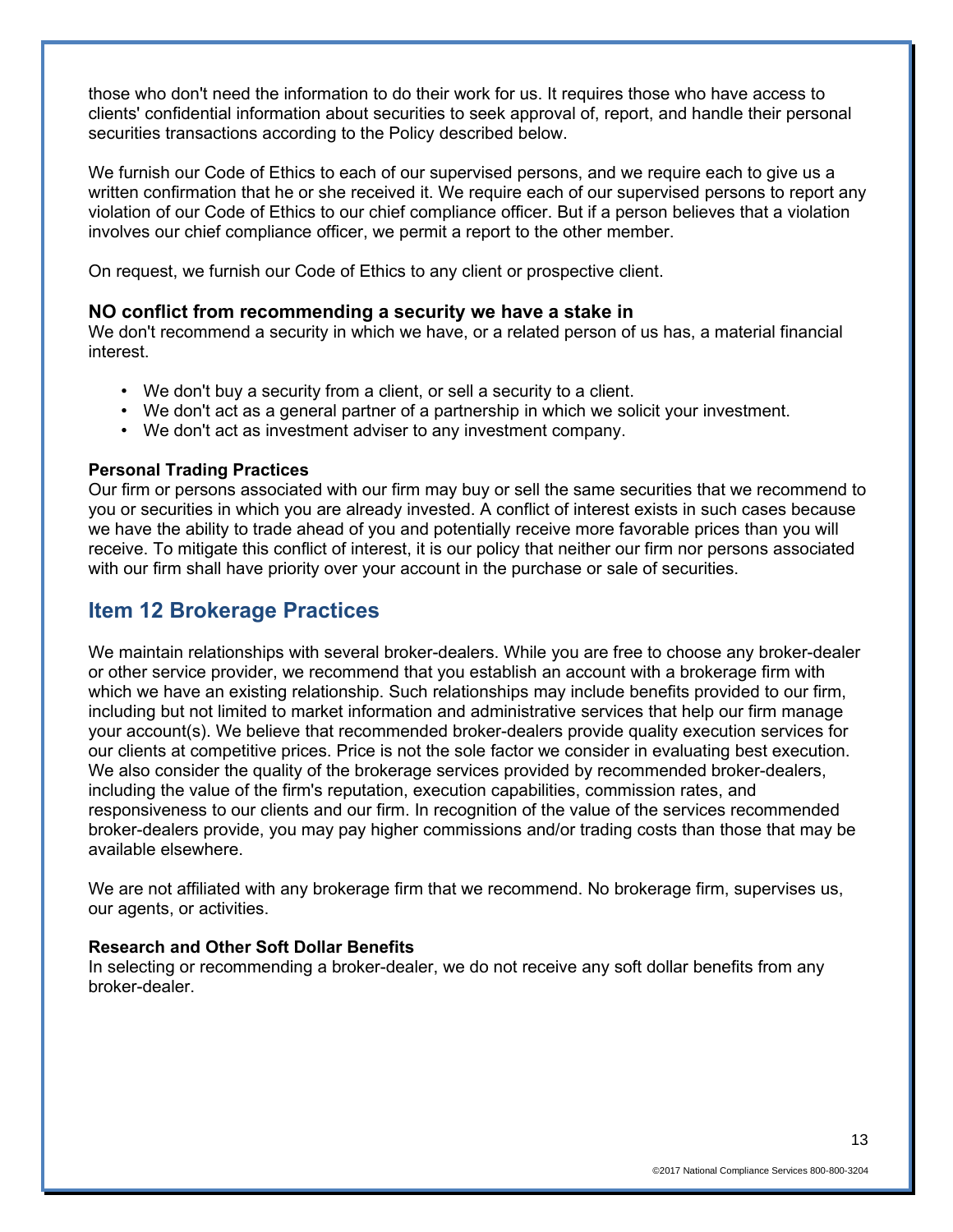### **Brokerage for Client Referrals**

We do not receive client referrals from broker-dealers in exchange for cash or other compensation, such as brokerage services or research.

#### **Directed Brokerage**

We routinely recommend that you direct our firm to execute transactions through Fidelity Brokerage Services, LLC ("Fidelity"). As such, we may be unable to achieve the most favorable execution of your transactions and you may pay higher brokerage commissions than you might otherwise pay through another broker-dealer offering the same types of services. You may, of course, also pay lower brokerage commissions than you might otherwise pay through another broker-dealer offering the same types of services and you are therefore encouraged to compare rates. Not all advisers require their clients to direct brokerage.

#### **Block Trades**

We do not combine multiple orders for shares of the same securities purchased for advisory accounts we manage (this practice is commonly referred to as "aggregated trading") because we do not trade in stocks. We may, however, in our sole discretion, aggregate trades for shares of the same exchangetraded mutual funds and enter all the trades at the same time. This "block trade" would be the simultaneous entry of individual orders for the purchase or sale of an EFT.

## **Item 13 Review of Accounts**

#### **Periodic reviews**

For an investment-management client, we'll do a review of your information at least once a year. We may review your Investment Account in between annual reviews if we consider it advisable to do so. Or you may request extra reviews. One of the firm's financial planners will review each Investment Account. We review an Investment Account for changes in value, and for current suitability of its investments.

We review your Investment Policy Statements with you once a year. We invite you to reconsider and re-evaluate whether your IPS remains in keeping with your current financial situation, and change in your family or circumstances, and change in your needs or goals. If you do not have an IPS our annual review of your portfolio will still take into consideration the same issues.

#### **Extra reviews**

If SSG, Fidelity or TIAA holds mutual fund shares for your Investment Account, we review those investments on a regular basis. We review those Funds for past performance and for our outlook on continuing suitability. Also, we might review a Mutual Fund if it shows under-performance for an extended time, if the Mutual Fund changes its management, or if the Mutual Fund increases its expenses.

Investments held in an account outside of SSG or Fidelity are monitored, if possible, through an account aggregation service. Some accounts are not able to be monitored this way, and for those accounts we would request you provide us with current statements on a regular basis.

We would review your Investment Account if we notice something unusual, such as outlying performance of an investment, or if you request it.

You should tell us if your investment goals or your financial situation changes, or if you want to make changes about your investments.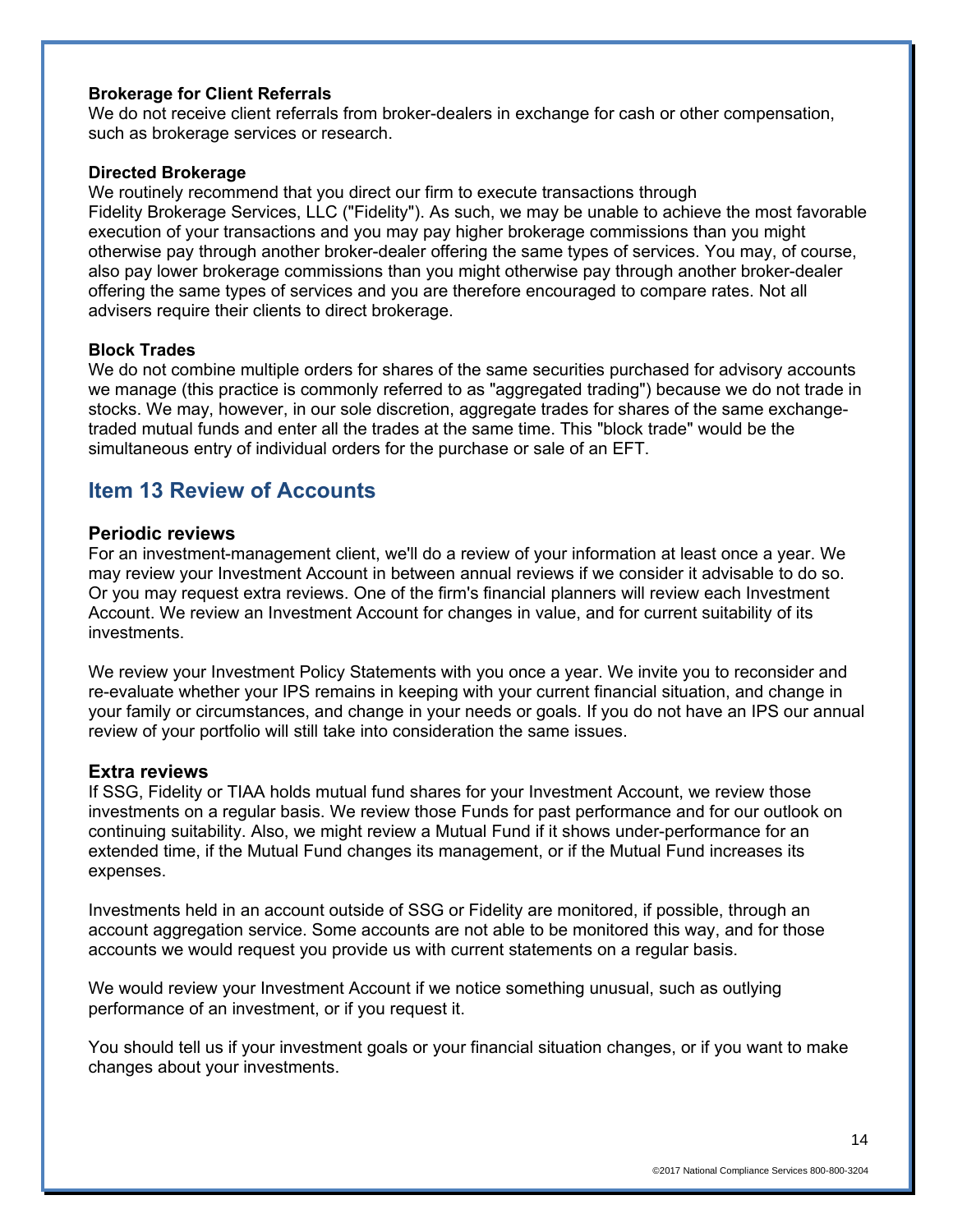#### **Our reports to you**

For our investment-management clients, we provide portfolio reports generated by our portfolio management system at our annual meeting or as requested. These reports can show such information as the allocation, holdings, past performance, standard deviation and other data about the portfolio.

For our investment-management clients, we provide annual performance reports. These written reports are generated by our portfolio management system or by us in Excel and show 12-month performance of the portfolio.

# **Item 14 Client Referrals and Other Compensation**

We do not directly or indirectly use, employ, or compensate non-employee (outside) consultants, individuals, and/or entities (Solicitors) for client referrals.

Refer to the *Brokerage Practices* section above for disclosures on research and other benefits we may receive resulting from discount brokers in connection with utilizing their brokerage services.

Beyond the disclosures provided in this Brochure, we do not receive any compensation from any third party in connection with providing investment advice to you.

### **Item 15 Custody**

As paying agent for our firm, your independent custodian will directly debit your account(s) for the payment of our advisory fees when you specifically authorize us to do so. This ability to deduct our advisory fees from your accounts causes our firm to exercise *limited* custody over your cash or securities. We do not have physical custody of any of your cash and/or securities. Your cash and securities will be held with a bank, broker-dealer, or other independent, qualified custodian. You will receive account statements from the independent, qualified custodian(s) holding your cash and securities at least quarterly. The account statements from your custodian(s) will indicate the amount of our advisory fees deducted from your account(s) each billing period. You should carefully review account statements for accuracy. We will also provide our fee statement to you reflecting the amount of advisory fees deducted from your account.

We are not affiliated with any custodian that we recommend. None of the custodians we recommend, supervise us, our agents, or activities.

If you have a question regarding your account statement, or if you did not receive a statement from your custodian, please contact us immediately at the telephone number on the cover page of this brochure.

## **Item 16 Investment Discretion**

### **Discretionary Arrangements**

Before we can buy or sell securities on your behalf, you must provide us with authorization by signing our Advisory Services Agreement along with the appropriate trading authorization forms.

Should you enter into a discretionary arrangement with our firm, you must grant us discretion over the selection and amount of securities to be purchased or sold for your account(s). You may specify investment objectives, guidelines, and/or impose certain conditions or investment parameters for your account(s). For example, you may specify that the investment in any particular stock or industry should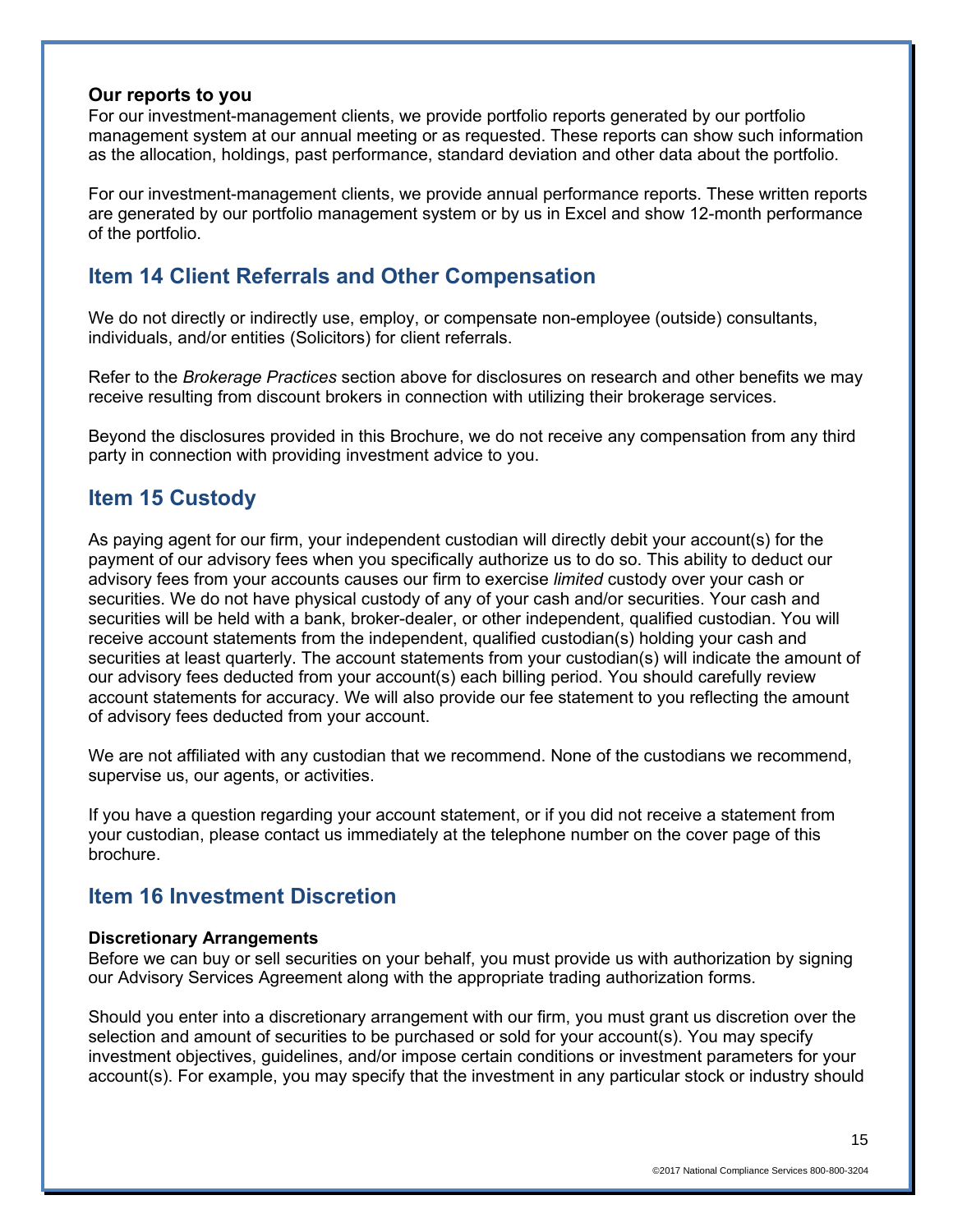not exceed specified percentages of the value of the portfolio and/or restrictions or prohibitions of transactions in the securities of a specific industry or security. Please refer to the *Advisory Business* section in this brochure for more information on our discretionary management services.

#### **Non Discretionary Arrangements**

Should you enter into non-discretionary arrangement with our firm, we will obtain your approval prior to the execution of any transactions for your account(s). You have an unrestricted right to decline to implement any advice provided by our firm on a non-discretionary basis.

## **Item 17 Voting Client Securities**

Without exception, we will not vote proxies on behalf of your advisory accounts. At your request, we may offer you advice regarding corporate actions and the exercise of your proxy voting rights. If you own shares of applicable securities, you are responsible for exercising your right to vote as a shareholder.

In most cases, you will receive proxy materials directly from the account custodian. However, in the event we were to receive any written or electronic proxy materials, we would forward them directly to you by mail, unless you have authorized our firm to contact you by electronic mail, in which case, we would forward any electronic solicitation to vote proxies.

### **Item 18 Financial Information**

We are not required to provide a balance sheet or other financial information to our clients because we do not require the prepayment of fees in excess of \$1,200 and six months or more in advance; we do not take custody of client funds or securities; and, we do not have a financial condition that is reasonably likely to impair our ability to meet our commitments to you. Moreover, we have never been the subject of a bankruptcy petition.

## **Item 19 Requirements for State-Registered Advisers**

We are a federally registered investment adviser; therefore, we are not required to respond to this item.

# **Item 20 Additional Information**

#### **Your Privacy**

We view protecting your private information as a top priority. Pursuant to applicable privacy requirements, we have instituted policies and procedures to ensure that we keep your personal information private and secure.

We do not disclose any non-public personal information about you to any non-affiliated third parties, except as permitted by law. In the course of servicing your account, we may share some information with our service providers, such as transfer agents, custodians, broker-dealers, accountants, consultants, and attorneys.

We restrict internal access to non-public personal information about you to employees, who need that information in order to provide products or services to you. We maintain physical and procedural safeguards that comply with regulatory standards to guard your non-public personal information and to